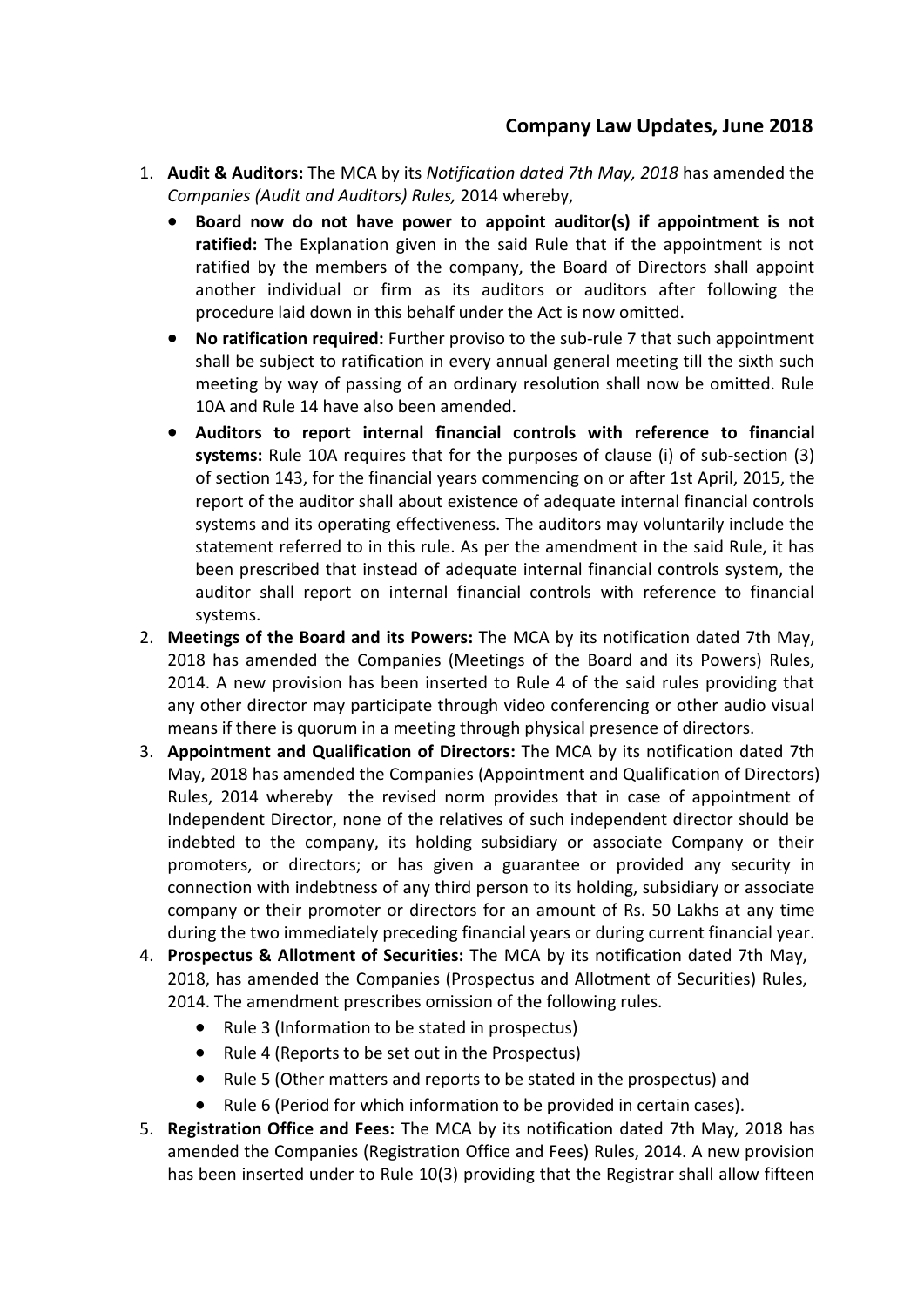days' time for re-submission in case of reservation of name through web service - RUN for rectification of defects if any. Earlier re-submission was not allowed in case of re-submission of application through RUN. Further in Annexure I of the Companies (Registration Office and Fees) Rules, 2014 prescribes an additional fee of Rs. 100 per day effective from July 1, 2018 for delayed in filing of annual return and financial statements. The additional fee shall also be applicable to revised financial statement or board report as well as Secretarial audit report.

6. **Sections of CA, 2013 coming into force:** The MCA by its notification dated 7th May, 2018 hereby appoints the 7th may, 2018 as the date on which the following provisions of the **Companies (Amendment) Act, 2017** shall come into force, namely:

| <b>Section</b><br>of | Subject Matter vis-à-vis in the Principal Act (CA, 2013)                   |
|----------------------|----------------------------------------------------------------------------|
| <b>Amendment</b>     |                                                                            |
| Act, 2017            |                                                                            |
| $2$ (i) & xiii)      | Substitution of Explanation in Section 2 (6) - Expression 'significant     |
|                      | influence' & joint venture                                                 |
| 8                    | Section 26 (1) dealing with Matters to be stated in prospectus after       |
|                      | the words signed and shall to include such information and set out         |
|                      | such reports in financial information as may be specified by the SEBI      |
|                      | in consultations with the Central Government.                              |
| 13                   | Omission of clause (c) in Section 54 of the Principal Act dealing with     |
|                      | Sweat equity Shares. The condition that not less than one year has, at     |
|                      | the date of such issue, elapsed since the date on which the company        |
|                      | has commenced business stands omitted now.                                 |
| 18 & 19              | In Section 77 of the Principal Act, the fourth proviso to include          |
|                      | Provided also that this section shall not apply to such charges as may     |
|                      | be prescribed in consultation with the Reserve Bank of India.              |
|                      | In Section 78 of the Principal Act, instead of registering the charge      |
|                      | within a prescribed period, to register the charge within the period of    |
|                      | thirty days referred to in sub-section (1) of section 77.                  |
| 21 (i) & (ii)        | In section 89 - Declaration in respect of beneficial interest in any       |
|                      | share Authentication of documents, proceedings and contracts, in           |
|                      | sub-section (6) declaration within the time specified under section        |
|                      | 403 shall be omitted.                                                      |
|                      | A new sub-section (10) is inserted in section 89 - For the purposes of     |
|                      | this section and section 90, beneficial interest in a share includes,      |
|                      | directly or indirectly, through any contract, arrangement or               |
|                      | otherwise, the right or entitlement of a person alone or together with     |
|                      | any other person to -                                                      |
|                      | (i) exercise or cause to be exercised any or all of the rights attached to |
|                      | such share; or (ii) receive or participate in any dividend or other        |
|                      | distribution in respect of such share.                                     |
| 23 (i) & (ii)        | Amendments in Section 92 of CA, 2013 dealing with annual return by         |
|                      | way of certain omissions and substitution.                                 |
| 30 & 31              | Certain omissions and substitution in Section 117 (Resolutions and         |
|                      | agreements to be filed) & 121 of the CA, 2013 dealing with Report on       |
|                      | <b>AGM</b>                                                                 |
| 33                   | Substitution in sub-section (3) in section 129 of CA, 2013 dealing with    |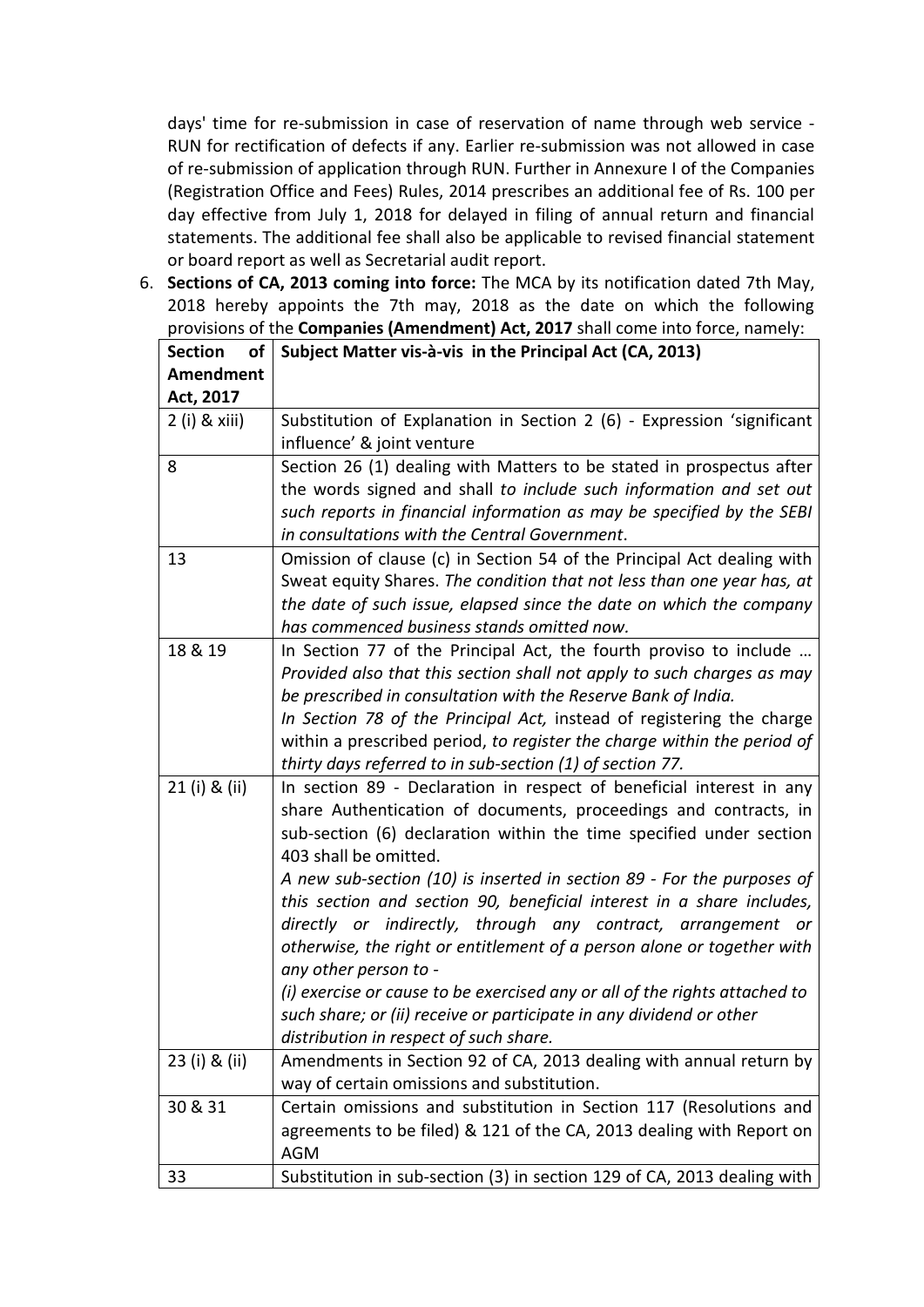|            | Financial Statement. (CFS to be in accordance with applicable            |
|------------|--------------------------------------------------------------------------|
|            | accounting standards)                                                    |
| 39 & 40    | Amendment of Section 137 of the Principal Act (copy of the financial     |
|            | statement to be filed with Registrar) in case of foreign subsidiary, the |
|            | holding Indian company to file unaudited financial statement along       |
|            | with a declaration that if the FS is in a language other than English, a |
|            | translated copy of the same in English.                                  |
|            | In section 139 the first proviso to sub-section (1) necessitating        |
|            | ratification of appointment of auditors by members at every AGM is       |
|            | omitted.                                                                 |
| 46         | Amendments in Section 149 of the Principal Act, dealing with             |
|            | qualifications/requirements in the appointment of directors.             |
| 49         | Amendments in section 157 dealing with DIN                               |
| 52         | Amendment of section 164                                                 |
| 54 to 58   | Amendment in section 167 (vacation of office of director); section       |
| (both      | 168 (resignation of director); section 173 (quorum of Board meeting      |
| inclusive) | though video conferencing); section 177 (4) 3 new provisos providing     |
|            | for TOR of Audit Committee; section 178 (providing for effective         |
|            | evaluation of every director's performance);                             |
| 61 & 62    | Section 185 (Loans to Directors) New Provisions in substitution of old   |
|            | resolution<br>provisions<br>requiring<br>special<br>explanatory<br>and   |
|            | statement) ;SECTION 186 - Loan and investment by company-                |
|            | amendment in sub-section (3);                                            |
| 80 (First  | section 403 substitution of new proviso for the first and second         |
| proviso    | proviso                                                                  |
| 83         | Amendment of section 410 providing orders of the NFRA as well.           |
| 86 to 89   | Amendment of section 435, 438, 439, 440 dealing with Special             |
| (both      | Courts.                                                                  |
| inclusive  |                                                                          |
|            |                                                                          |

**7. Clarification on Condonation of Delay Scheme, 2018 -(General Circular No. 05/2018 dated 17 th May, 2018):** In continuation of General Circular No.16/2017, General Circular 02/2018; General Circular No. 03/2018 on the subject, the MCA received representations from stakeholders raising doubts regarding filing requirements of e-CODS, 2018, in such cases, where petitions have already been filed before NCLT under section 252 of the CA, 2013 during the currency of the scheme and order are pending before NCLT and whether such struck off companies can file CODS upon obtaining order for the same even after 01.05.2018. The matter was examined and it is clarified that as per para  $4(v)$  of the General Circular No16/2017 which states *"in the eventof defaulting companies whose names have been removed from the register of companies under section 248 of the Act and which have filed applications for revival under section 252 of the Act up to the date of this scheme, the Director's DIN shall be reactivated only NCLT order of revival subject to the company having filing of all overdue documents".* It is therefore directed that in such cases the Registrar(s) of Companies shall raise a ticket through Change of Requirement Form (CRF) on MCA21 portal along with copy of NCLT order and E-governance shall activate DIN of the directors of such struck off companies that have been revived through NCLT to file e-CODS, 2018. However, such directors whose DINs are proposed to be activated through CRF should not be directors on any other company which has been struck off under section 248(1) of the Act (other than